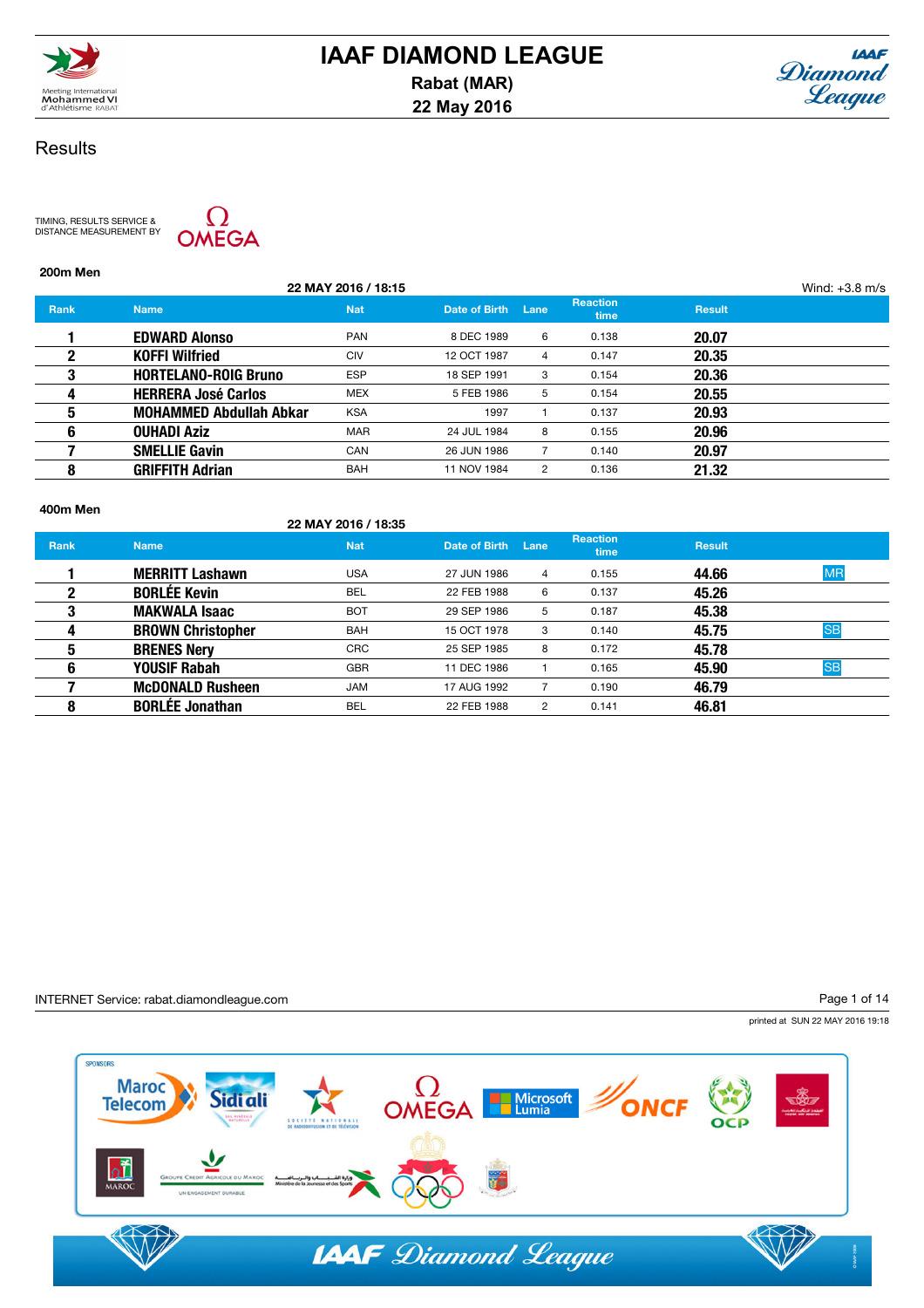



# 800m Men 22 MAY 2016 / 17:25 **Rank Name Name Nat Date of Birth Lane Result** Result 1 BOSSE Pierre-Ambroise FRA 11 MAY 1992 4 1:44.51 SB **2** MAKHLOUFI Taoufik ALG 29 APR 1988 6 1:44.91 **3** TUKA Amel BIH 9 JAN 1991 7 1:45.41 **4 LEWANDOWSKI Marcin** POL 13 JUN 1987 5 **1:45.76** 5 **ELGUESSE Abdelatif** MAR 27 FEB 1993 1 1:46.80 SB **6 AMOS Nijel BOT** 15 MAR 1994 8-1 **1:47.34 7 EL MANAOUI Amine** MAR 20 NOV 1991 3 **1:48.83 8 HAIRANE Jamal QAT** 26 MAY 1993 **2 1:50.58** MELI Edwin Kiplagat KEN 23 APR 1994 8-2 DNF

Intermediate times:: 400m 51.17 MELI Edwin Kiplagat (KEN) 600m 1:17.19 MELI Edwin Kiplagat (KEN)

22 MAY 2016 / 18:00

### 3000m Men

|              |                                  | <b>22 MAY 2010 / 18:00</b> |                     |          |               |           |
|--------------|----------------------------------|----------------------------|---------------------|----------|---------------|-----------|
| Rank         | <b>Name</b>                      | <b>Nat</b>                 | Date of Birth Order |          | <b>Result</b> |           |
|              | <b>IGUIDER Abdelaati</b>         | <b>MAR</b>                 | 25 MAR 1987         | $12 - 1$ | 7:36.85       | <b>WL</b> |
| $\mathbf{2}$ | <b>IBRAHIMOV Hayle</b>           | <b>AZE</b>                 | 18 JAN 1990         | $1 - 1$  | 7:37.76       |           |
| 3            | <b>MECHAAL Adel</b>              | <b>ESP</b>                 | 5 DEC 1990          | $6 - 1$  | 7:39.51       | PB        |
| 4            | <b>KIPKOECH John</b>             | <b>KEN</b>                 | 29 DEC 1991         | $9 - 1$  | 7:42.69       |           |
| 5            | <b>DEBELA Dejene</b>             | <b>ETH</b>                 | 1994                | $4 - 1$  | 7:44.96       | <b>SB</b> |
| 6            | <b>MAIYO Hillary Kipkorir</b>    | <b>KEN</b>                 | 2 OCT 1993          | $8 - 1$  | 7:45.62       |           |
|              | <b>AWAD Zouhaïr</b>              | <b>BRN</b>                 | 1989                | $11 - 1$ | 7:48.18       |           |
| 8            | <b>BOUQANTAR Soufiyan</b>        | <b>MAR</b>                 | 30 AUG 1993         | $2 - 1$  | 7:49.17       | <b>SB</b> |
| 9            | <b>AYELE Abayneh</b>             | <b>ETH</b>                 | 4 NOV 1987          | $5 - 1$  | 7:49.34       |           |
| 10           | <b>KIPSANG Emmanuel</b>          | <b>KEN</b>                 | 13 JUN 1991         | $10-1$   | 7:49.56       |           |
| 11           | <b>ST. LAWRENCE Ben</b>          | <b>AUS</b>                 | 7 NOV 1981          | $7 - 1$  | 7:51.36       |           |
| 12           | <b>GASHAHUN Abe</b>              | <b>ETH</b>                 | 20 APR 1998         | $3 - 1$  | 8:03.00       |           |
|              | <b>BARUSEI Geofrey</b>           | <b>KEN</b>                 | 1994                | $13-1$   | <b>DNF</b>    |           |
|              | <b>KOMBICH Ismael Kipngetich</b> | <b>KEN</b>                 | 16 JAN 1985         | $14-1$   | <b>DNF</b>    |           |

Intermediate times:: 1000m 2:34.30 KOMBICH Ismael Kipngetich (KEN)<br>2000m 5:09.84 BRAHIMOV Hayle (AZE) IBRAHIMOV Hayle (AZE)

### INTERNET Service: rabat.diamondleague.com

Page 2 of 14

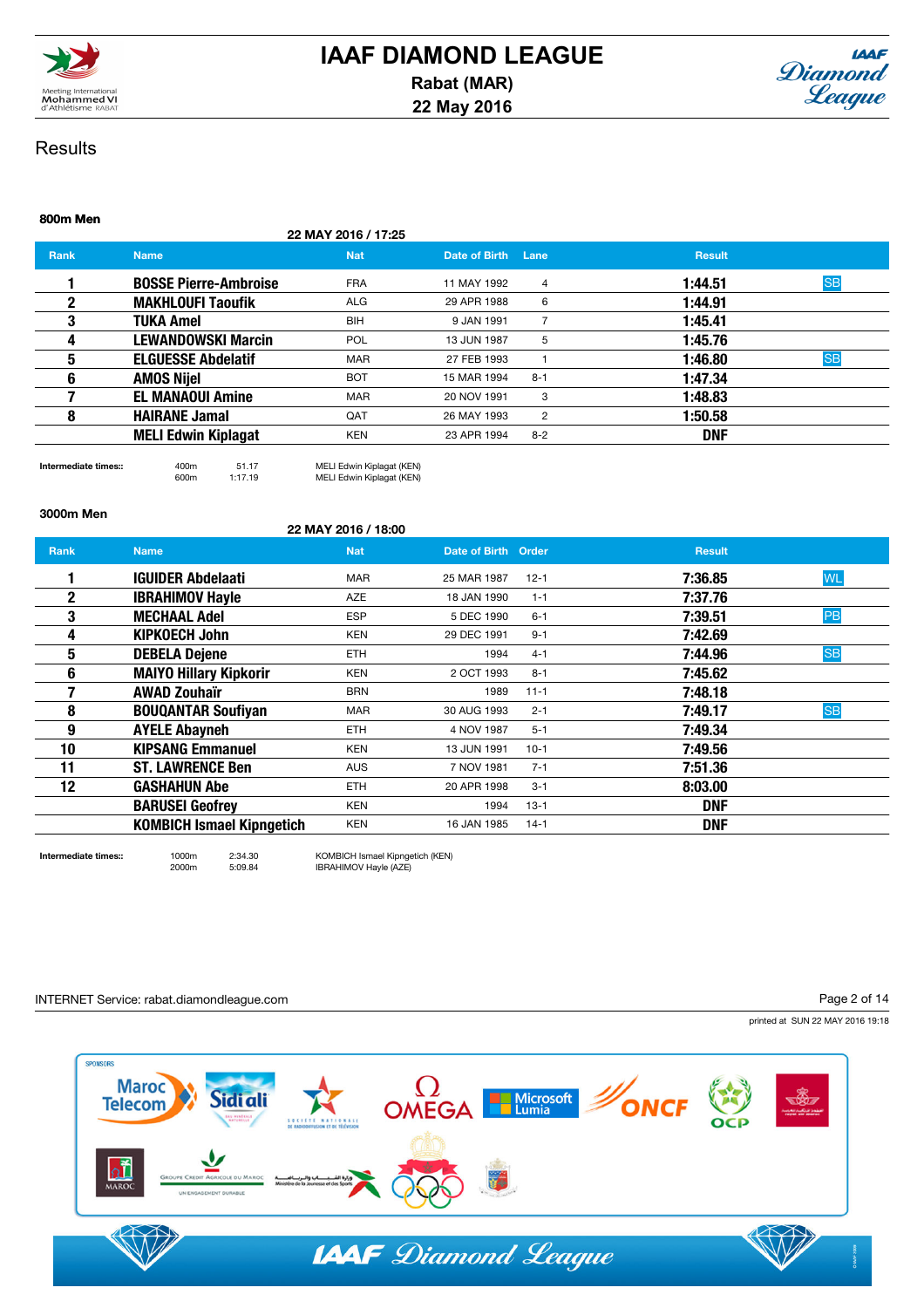



### 3000m Steeplechase Men

22 MAY 2016 / 17:33

| Rank        | <b>Name</b>                        | <b>Nat</b> | Date of Birth Order |          | <b>Result</b>           |  |
|-------------|------------------------------------|------------|---------------------|----------|-------------------------|--|
|             | <b>KIPRUTO Consesius</b>           | <b>KEN</b> | 8 DEC 1994          | $14-1$   | <b>WL</b> MR<br>8:02.77 |  |
| $\mathbf 2$ | <b>BIRECH Jairus Kipchoge</b>      | <b>KEN</b> | 14 DEC 1992         | $15 - 1$ | <b>SB</b><br>8:03.90    |  |
| 3           | <b>KOECH Paul Kipsiele</b>         | <b>KEN</b> | 10 NOV 1981         | $13 - 1$ | <b>SB</b><br>8:12.33    |  |
| 4           | <b>KIPSANG Lawrence Kemboi</b>     | <b>KEN</b> | 15 JUN 1993         | $16-1$   | 8:17.82                 |  |
| 5           | KOWAL Yoann                        | <b>FRA</b> | 28 MAY 1987         | $11 - 1$ | 8:18.48                 |  |
| 6           | <b>EZZINE Hamid</b>                | <b>MAR</b> | 5 OCT 1983          | $10-1$   | <b>SB</b><br>8:19.31    |  |
|             | SOBOKA Tafese                      | ETH        | 29 SEP 1993         | $2 - 1$  | 8:20.41<br>PB           |  |
| 8           | <b>KEMBOI Clement Kimutai</b>      | <b>KEN</b> | 10 FEB 1992         | $5 - 1$  | 8:21.46                 |  |
| 9           | <b>CHATBI Jamel</b>                | <b>ITA</b> | 30 APR 1984         | $4 - 1$  | <b>SB</b><br>8:21.92    |  |
| 10          | <b>EL BAKKALI Soufiane</b>         | <b>MAR</b> | 7 JAN 1996          | $3 - 1$  | PB<br>8:22.66           |  |
| 11          | <b>BETT Nicholas Kiptanui</b>      | <b>KEN</b> | 20 DEC 1996         | $7 - 1$  | 8:29.21                 |  |
| 12          | <b>MERZOUGUI Abdelaziz</b>         | <b>ESP</b> | 30 AUG 1991         | $1 - 1$  | 8:30.64                 |  |
| 13          | <b>CHEMLAL Jaouad</b>              | <b>MAR</b> | 11 APR 1994         | $9 - 1$  | 8:31.87                 |  |
| 14          | NGANGA Bernard                     | KEN        | 1985                | $17 - 1$ | 8:37.52                 |  |
| 15          | <b>KNIYA Younés</b>                | <b>MAR</b> | 15 AUG 1995         | $6 - 1$  | 8:37.99                 |  |
| 16          | D'HOEDT Jeroen                     | <b>BEL</b> | 10 JAN 1990         | $8 - 1$  | 8:50.69                 |  |
|             | <b>MEKHISSI BENABBAD Mahiedine</b> | <b>FRA</b> | 15 MAR 1985         | $12 - 1$ | <b>DNF</b>              |  |
|             |                                    |            |                     |          |                         |  |

### 110m Hurdles Men

|             |                                | 22 MAY 2016 / 17:52 |                    |   |                         |               | Wind: $+1.4$ m/s |
|-------------|--------------------------------|---------------------|--------------------|---|-------------------------|---------------|------------------|
| <b>Rank</b> | <b>Name</b>                    | <b>Nat</b>          | Date of Birth Lane |   | <b>Reaction</b><br>time | <b>Result</b> |                  |
|             | <b>OLIVER David</b>            | <b>USA</b>          | 24 APR 1982        |   | 0.152                   | 13.12         | <b>MR</b>        |
| 2           | <b>ORTEGA Orlando</b>          | <b>ESP</b>          | 29 JUL 1991        | 6 | 0.150                   | 13.13         |                  |
| 3           | <b>ALKANA Antonio</b>          | <b>RSA</b>          | 12 APR 1990        | 9 | 0.129                   | 13.28         | PB               |
| 4           | <b>DOUVALIDIS Konstantinos</b> | <b>GRE</b>          | 10 MAR 1987        | 3 | 0.113                   | 13.38         |                  |
| 5           | <b>CABRAL Jonathan</b>         | CAN                 | 31 DEC 1992        | 5 | 0.155                   | 13.42         |                  |
| 6           | <b>RICHARDSON Jason</b>        | <b>USA</b>          | 4 APR 1986         | 4 | 0.159                   | 13.54         |                  |
|             | de OLIVEIRA João Vitor         | <b>BRA</b>          | 15 MAY 1992        | 2 | 0.101                   | 13.90         |                  |
|             | <b>CONTRERAS Yidiel</b>        | <b>ESP</b>          | 27 NOV 1992        | 8 | 0.147                   | <b>DNF</b>    |                  |

### INTERNET Service: rabat.diamondleague.com

Intermediate times:: 1000m 2:36.34 KIPSANG Lawrence Kemboi (KEN) 2000m 5:17.72 KIPSANG Lawrence Kemboi (KEN)

Page 3 of 14

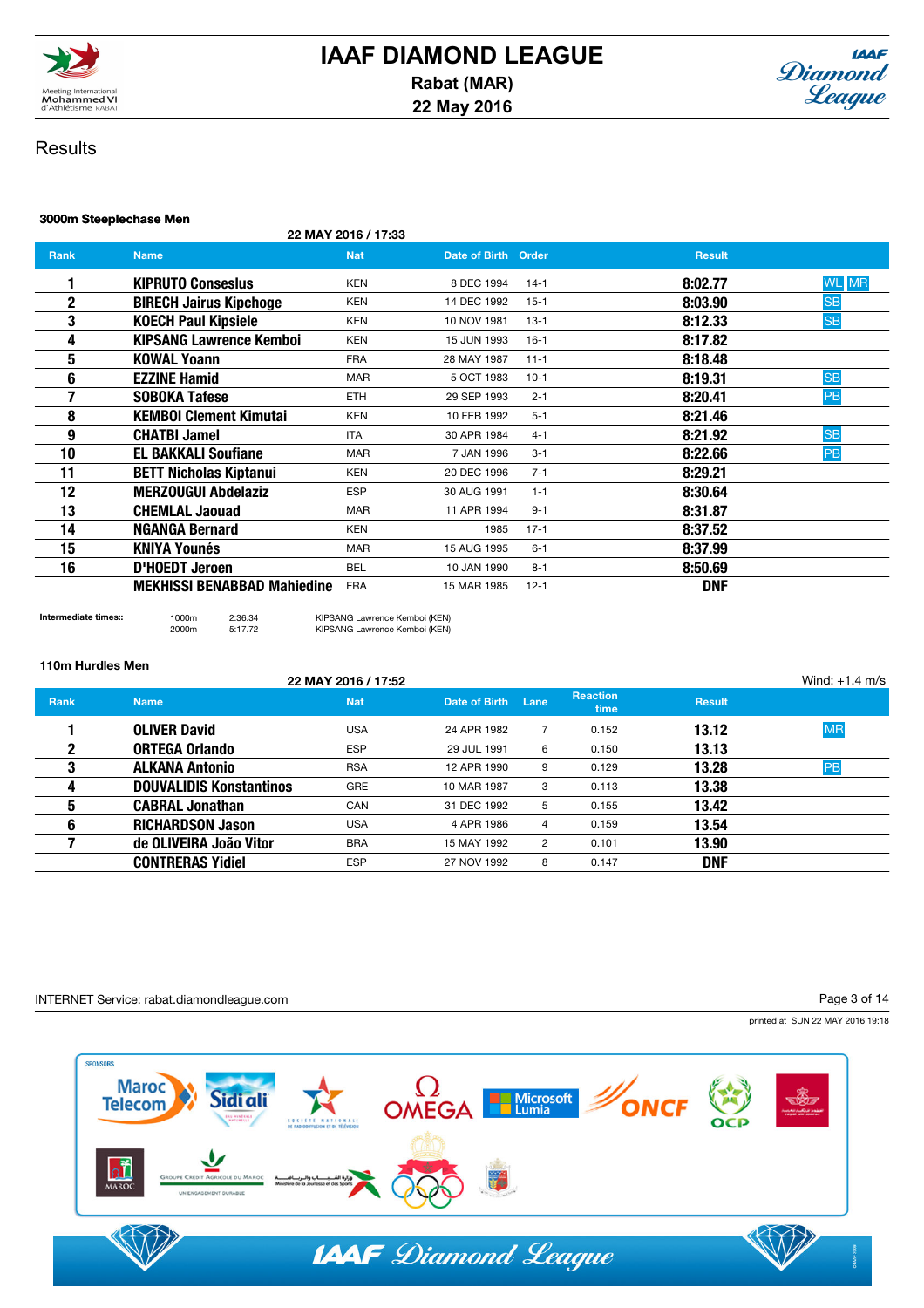



### High Jump Men

22 MAY 2016 / 16:35

| <b>Rank</b>  | <b>Name</b>                           |                | <b>Nat</b>     | Date of Birth Order      |                |            | <b>Result</b> |           |
|--------------|---------------------------------------|----------------|----------------|--------------------------|----------------|------------|---------------|-----------|
|              | <b>BONDARENKO Bohdan</b>              |                | <b>UKR</b>     | 30 AUG 1989              | 9              |            | 2.31          | <b>SB</b> |
| $\mathbf{2}$ | <b>KYNARD Erik</b>                    |                | <b>USA</b>     | 3 FEB 1991               | 10             |            | 2.28          |           |
| 3            | <b>BANIOTIS Konstantinos</b>          |                | GRE            | 6 NOV 1986               | 3              |            | 2.25          |           |
| 3            | <b>RIVERA-MORALES Edgar Alejandro</b> |                | <b>MEX</b>     | 13 FEB 1991              | 4              |            | 2.25          | <b>SB</b> |
| 5            | <b>GRABARZ Robbie</b>                 |                | <b>GBR</b>     | 3 OCT 1987               | $\overline{7}$ |            | 2.25          |           |
| 6            | <b>TAMBERI Gianmarco</b>              |                | <b>ITA</b>     | 1 JUL 1992               | 8              |            | 2.25          |           |
| ⇁            | <b>FASSINOTTI Marco</b>               |                | <b>ITA</b>     | 29 APR 1989              | 5              |            | 2.20          |           |
| 8            | <b>BÁBA Jaroslav</b>                  |                | <b>CZE</b>     | 2 SEP 1984               | $\overline{2}$ |            | 2.20          | $=$ SB    |
| 9            | <b>THOMAS Donald</b>                  |                | <b>BAH</b>     | 1 JUL 1984               | 6              |            | 2.20          |           |
|              | <b>NABOKAU Dmitri</b>                 |                | <b>BLR</b>     | 20 JAN 1996              | -1             |            | ΝM            |           |
|              |                                       | 2.15           | 2.20           | 2.25                     | 2.28           | 2.31       | 2.34          |           |
|              | <b>BONDARENKO B</b>                   | $\overline{a}$ | $\mathsf{o}\,$ | $\overline{\phantom{a}}$ | XXO            | XO         | <b>XXX</b>    |           |
|              | <b>KYNARD E</b>                       | o              | $\circ$        | $\circ$                  | $\circ$        | <b>XXX</b> |               |           |
|              | <b>BANIOTIS K</b>                     | o              | $\circ$        | $\circ$                  | <b>XXX</b>     |            |               |           |
|              | <b>RIVERA-MORALES EA</b>              | o              | $\circ$        | $\circ$                  | <b>XXX</b>     |            |               |           |
|              | <b>GRABARZ R</b>                      | $\Omega$       | $\Omega$       | XO                       | <b>XXX</b>     |            |               |           |
|              | <b>TAMBERIG</b>                       | o              | $\circ$        | XXO                      | <b>XXX</b>     |            |               |           |
|              | <b>FASSINOTTI M</b>                   | o              | $\circ$        | <b>XXX</b>               |                |            |               |           |
|              | BÁBA J                                | XO             | o              | <b>XXX</b>               |                |            |               |           |
| 9            | <b>THOMAS D</b>                       | XXO            | XO             | <b>XXX</b>               |                |            |               |           |
|              | NABOKAU D                             | <b>XXX</b>     |                |                          |                |            |               |           |

### Long Jump Men

|      |                         | 22 MAY 2016 / 17:45 |                     |                |               |           |
|------|-------------------------|---------------------|---------------------|----------------|---------------|-----------|
| Rank | <b>Name</b>             | <b>Nat</b>          | Date of Birth Order |                | <b>Result</b> |           |
|      | <b>SAMAAI Rushwal</b>   | <b>RSA</b>          | 25 SEP 1991         | 9              | 8.38          | $=MR$     |
| 2    | <b>LAPIERRE Fabrice</b> | <b>AUS</b>          | 17 OCT 1983         | 8              | 8.36          | $*SB$     |
| 3    | <b>GOODWIN Marquise</b> | <b>USA</b>          | 19 NOV 1990         | 10             | 8.11          |           |
| 4    | <b>BRAMBLE Dan</b>      | <b>GBR</b>          | 14 OCT 1990         | 4              | 8.00          | <b>SB</b> |
| 5    | <b>LASA Emiliano</b>    | <b>URU</b>          | 25 JAN 1990         | 6              | 7.95          |           |
| 6    | <b>SMITH Tyrone</b>     | <b>BER</b>          | 7 AUG 1984          | 3              | 7.90          | <b>SB</b> |
|      | da SILVA Mauro Vinicius | <b>BRA</b>          | 26 DEC 1986         |                | 7.87          |           |
| 8    | <b>KHOUA Mohcine</b>    | <b>MAR</b>          | 26 JUL 1998         |                | 7.80          |           |
| 9    | <b>CÁCERES Eusebio</b>  | <b>ESP</b>          | 10 SEP 1991         | 5              | 7.73          |           |
| 10   | <b>JASZCZUK Tomasz</b>  | <b>POL</b>          | 9 MAR 1992          | $\overline{2}$ | 7.67          |           |

### INTERNET Service: rabat.diamondleague.com

Page 4 of 14

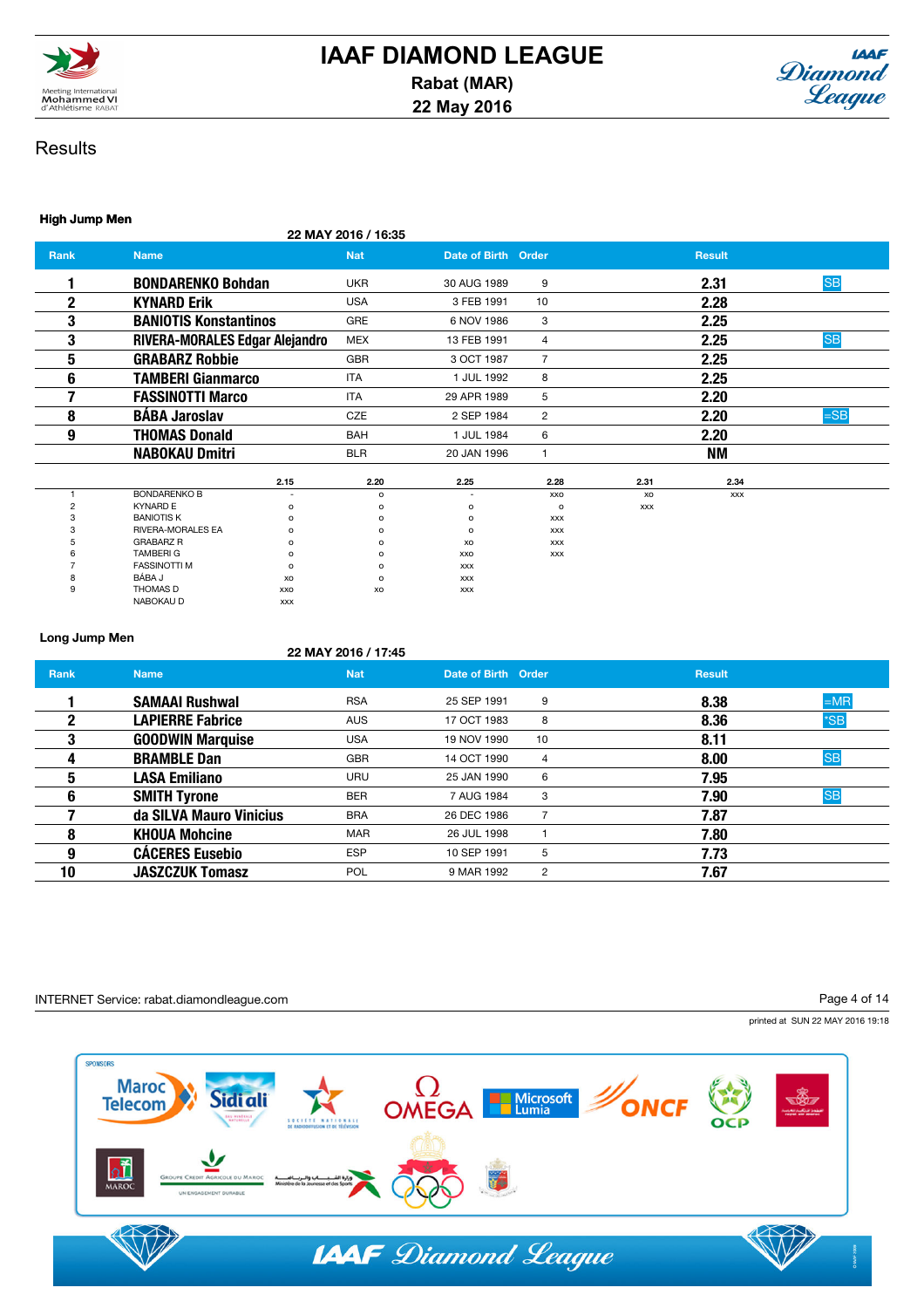

# **IAAF DIAMOND LEAGUE Rabat (MAR) 22 May 2016**



# **Results**

### (cont.)

|    |                   |      |          |      |          |      |          |      |          |      |          | ь    |          |  |
|----|-------------------|------|----------|------|----------|------|----------|------|----------|------|----------|------|----------|--|
|    | SAMAAI R          | 8.03 | $(+1.7)$ | 8.09 | $(+1.9)$ | 8.12 | $(-0.2)$ | 8.38 | $(+0.8)$ |      |          | 7.96 | $(+0.4)$ |  |
| ∼  | <b>LAPIERRE F</b> | 7.86 | $(+0.7)$ | 7.84 | $(+1.8)$ | 8.31 | $(-0.4)$ |      |          | 8.36 | $(+5.2)$ | 7.97 | $(+0.5)$ |  |
|    | <b>GOODWIN M</b>  | x    | $(+2.4)$ | 7.67 | $(-0.3)$ | 8.03 | $(+2.3)$ | 8.11 | $(+0.8)$ | 7.76 | $(+1.4)$ | x    | $(+1.9)$ |  |
|    | <b>BRAMBLE D</b>  | x    | $(+0.7)$ | 7.90 | $(+2.7)$ | 8.00 | $(+1.4)$ | 7.69 | $(+0.4)$ | 7.99 | $(+0.7)$ | x    | $(-0.9)$ |  |
|    | LASA E            | 7.76 | $(+1.1)$ | 7.88 | (0.0)    | 7.95 | $(+0.6)$ |      |          |      |          |      |          |  |
| 6  | <b>SMITH T</b>    | 7.68 | (0.0)    | 7.90 | $(+0.5)$ | 7.73 | $(+0.1)$ |      |          |      |          |      |          |  |
|    | da SILVA MV       | x    | $(+0.9)$ | 7.64 | $(+1.9)$ | 7.87 | $(+3.8)$ |      |          |      |          |      |          |  |
|    | KHOUA M           | 7.75 | $(+0.3)$ | 7.80 | $(+0.7)$ | x    | $(+2.5)$ |      |          |      |          |      |          |  |
|    | CÁCERES E         | х    | (0.0)    | x    | $(-0.1)$ | 7.73 | $(+1.9)$ |      |          |      |          |      |          |  |
| 10 | <b>JASZCZUKT</b>  | X    | $(+2.1)$ | x    | $(+1.3)$ | 7.67 | $(+0.4)$ |      |          |      |          |      |          |  |

### Discus Throw Men

### 22 MAY 2016 / 17:55

| Rank | <b>Name</b>               |       | <b>Nat</b>                | Date of Birth Order       |                           |       | <b>Result</b> |           |
|------|---------------------------|-------|---------------------------|---------------------------|---------------------------|-------|---------------|-----------|
|      | <b>MALACHOWSKI Piotr</b>  |       | <b>POL</b>                | 7 JUN 1983                | 8                         |       | 67.45         | <b>MR</b> |
| 2    | <b>URBANEK Robert</b>     |       | POL                       | 29 APR 1987               | 6                         |       | 65.04         |           |
| 3    | <b>KOVÁGÓ Zoltán</b>      |       | <b>HUN</b>                | 10 APR 1979               | 4                         |       | 64.42         | <b>SB</b> |
| 4    | <b>MILANOV Philip</b>     |       | BEL                       | 6 JUL 1991                | $\overline{7}$            |       | 63.74         |           |
| 5    | <b>PARELLIS Apostolos</b> |       | <b>CYP</b>                | 24 JUL 1985               | 3                         |       | 63.46         |           |
| 6    | <b>KUPPER Martin</b>      |       | <b>EST</b>                | 31 MAY 1989               |                           |       | 63.13         | <b>SB</b> |
|      | <b>STÅHL Daniel</b>       |       | <b>SWE</b>                | 27 AUG 1992               | $\overline{2}$            |       | 61.09         |           |
| 8    | <b>KANTER Gerd</b>        |       | <b>EST</b>                | 6 MAY 1979                | 5                         |       | 60.70         |           |
|      |                           |       | $\mathbf{2}$              | 3                         | 4                         | 5     | 6             |           |
|      | <b>MALACHOWSKI P</b>      | 63.24 | 63.72                     | 65.91                     | 66.88                     | x     | 67.45         |           |
| 2    | <b>URBANEK R</b>          | 64.83 | 63.89                     | 64.74                     | 64.65                     | 65.04 | 63.71         |           |
|      | KOVÁGÓ Z                  | 60.07 | 64.42                     | 62.24                     | $\boldsymbol{\mathsf{x}}$ | x     | x             |           |
|      | <b>MILANOV P</b>          | 60.01 | 63.74                     | 62.41                     | 63.27                     | x     | x             |           |
|      | PARELLIS A                | 60.40 | 62.78                     | 63.46                     |                           |       |               |           |
|      | <b>KUPPER M</b>           | 63.13 | $\boldsymbol{\mathsf{x}}$ | 61.99                     |                           |       |               |           |
|      | STÅHL D                   | 61.09 | x                         | $\boldsymbol{\mathsf{x}}$ |                           |       |               |           |
| 8    | <b>KANTER G</b>           | x     | x                         | 60.70                     |                           |       |               |           |

### INTERNET Service: rabat.diamondleague.com

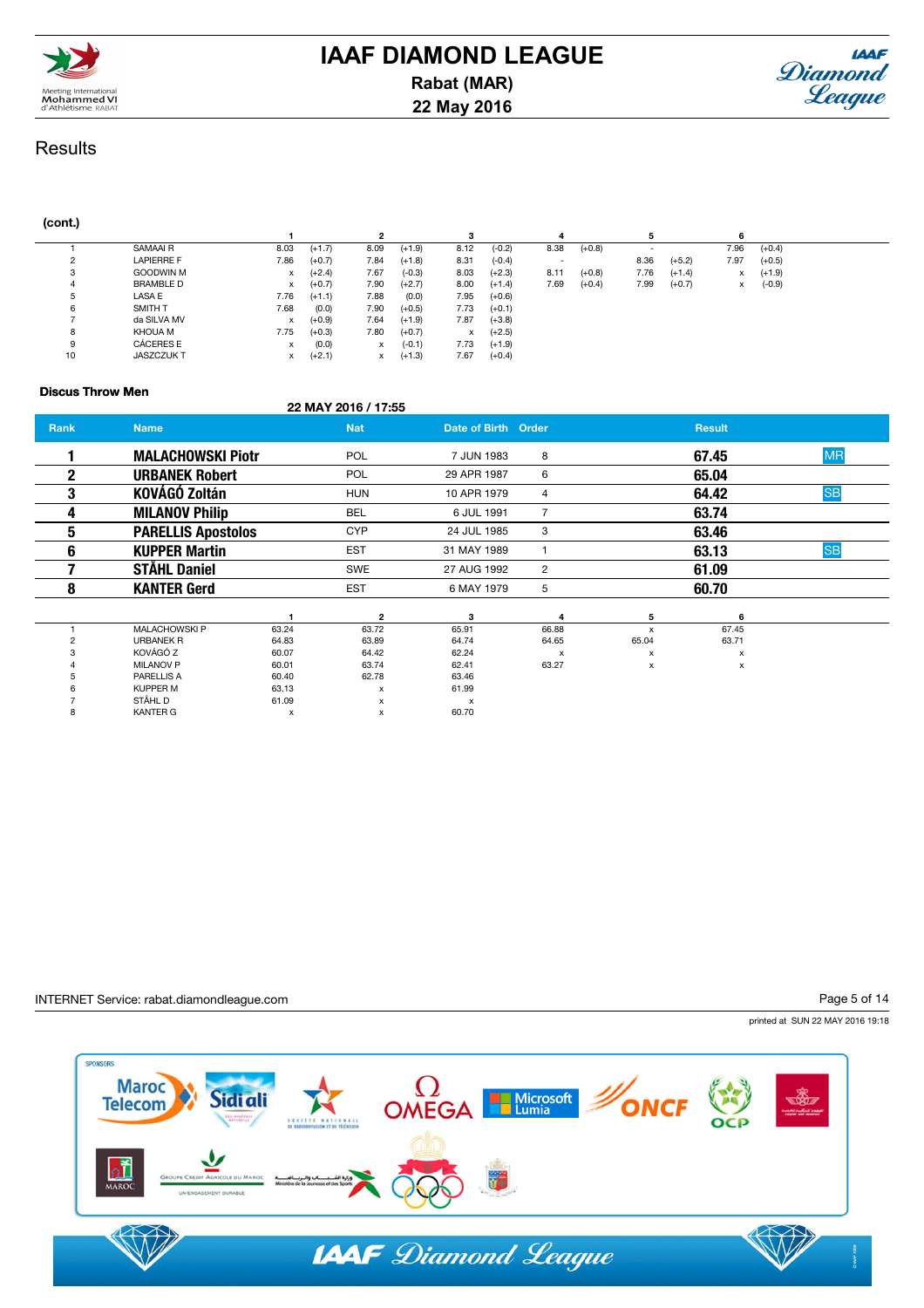

# **IAAF DIAMOND LEAGUE Rabat (MAR) 22 May 2016**



# **Results**

1500m Men

## 22 MAY 2016 / 16:45 **Rank Name Name Nat Date of Birth Order Result** Result 1 CHERUIYOT Timothy KEN 20 NOV 1995 5-1 3:33.61 PB **2** KIPLAGAT Silas KEN 20 AUG 1989 11-1 3:33.68 SB **3** GREGSON Ryan **AUS** 26 APR 1990 12-1 **3:34.43** SB **4 EL KAAM Fouad MAR** 27 MAY 1988 14-1 **3:34.96 5 TESFAYE Homiyu GER** 23 JUN 1993 10-1 **3:35.05 6 CARVALHO Florian FRA 9 MAR 1989 13-1 3:36.64 7 WOLDE Dawit ETH** 19 MAY 1991 16-1 **3:36.96** 8 **HLASELO Dumisane** RSA 8 JUN 1989 3-1 3:37.73 **9 BSSALHI Younés** MAR 20 FEB 1993 7-1 3:37.94 **10 MOUSAB Adam Ali** QAT 17 APR 1995 4-1 **3:38.04** 11 **MOUKRIME Tarik** BEL 3 MAR 1992 8-1 3:38.86 12 AMDOUNI Morhad **FRA** 21 JUN 1988 6-1 3:39.32 **13 KEDDAR Salim ALG** 23 NOV 1993 2-1 **3:39.61** 14 **MOUSTAOUI Mohamed** MAR 2 APR 1985 15-1 3:40.83 **15 MABIL Oussama** MAR 18 FEB 1996 9-1 3:42.90 16 ALONSO Carlos **ESP** 15 SEP 1989 1-1 3:43.92 **BETT Reuben MEN KEN 6 NOV 1984 18-1 DINF BRIAMI Adil 1983** MAR 23 JAN 1983 17-1 **DNF**

800m 1:55.91 BETT Reuben (KEN)

Intermediate times:: 400m 56.68 BRIAMI Adil (MAR) 1200m 2:51.77 CHERUIYOT Timothy (KEN)

### 200m Men

| Youth       |                            | 22 MAY 2016 / 15:40 |      |      |                                |               | Wind: $+1.2$ m/s |
|-------------|----------------------------|---------------------|------|------|--------------------------------|---------------|------------------|
| <b>Rank</b> | <b>Name</b>                | <b>Nat</b>          | born | Lane | <b>Reaction</b><br><b>time</b> | <b>Result</b> |                  |
|             | <b>MAADI Azzeddine</b>     | <b>MAR</b>          |      | 3    | 0.155                          | 21.69         |                  |
|             | <b>BELMAATI Achraf</b>     | <b>MAR</b>          |      | 4    | 0.195                          | 21.75         |                  |
|             | <b>ZAKOUR Soufiane</b>     | <b>MAR</b>          |      | 2    | 0.180                          | 22.10         |                  |
|             | <b>AZIB Yassine</b>        | <b>MAR</b>          |      | 5    | 0.167                          | 22.10         |                  |
| 5           | <b>ELAOUFI Anouar</b>      | <b>MAR</b>          |      | 6    | 0.231                          | 22.23         |                  |
| 6           | <b>BELOUID Salaheddine</b> | <b>MAR</b>          |      | 8    | 0.161                          | 22.48         |                  |
|             | <b>ELHAZZAL Mounir</b>     | <b>MAR</b>          |      |      | 0.153                          | 22.57         |                  |
|             | <b>ELKOHLI Badreddine</b>  | <b>MAR</b>          |      |      | 0.175                          | 23.02         |                  |
|             |                            |                     |      |      |                                |               |                  |

### INTERNET Service: rabat.diamondleague.com

Page 6 of 14

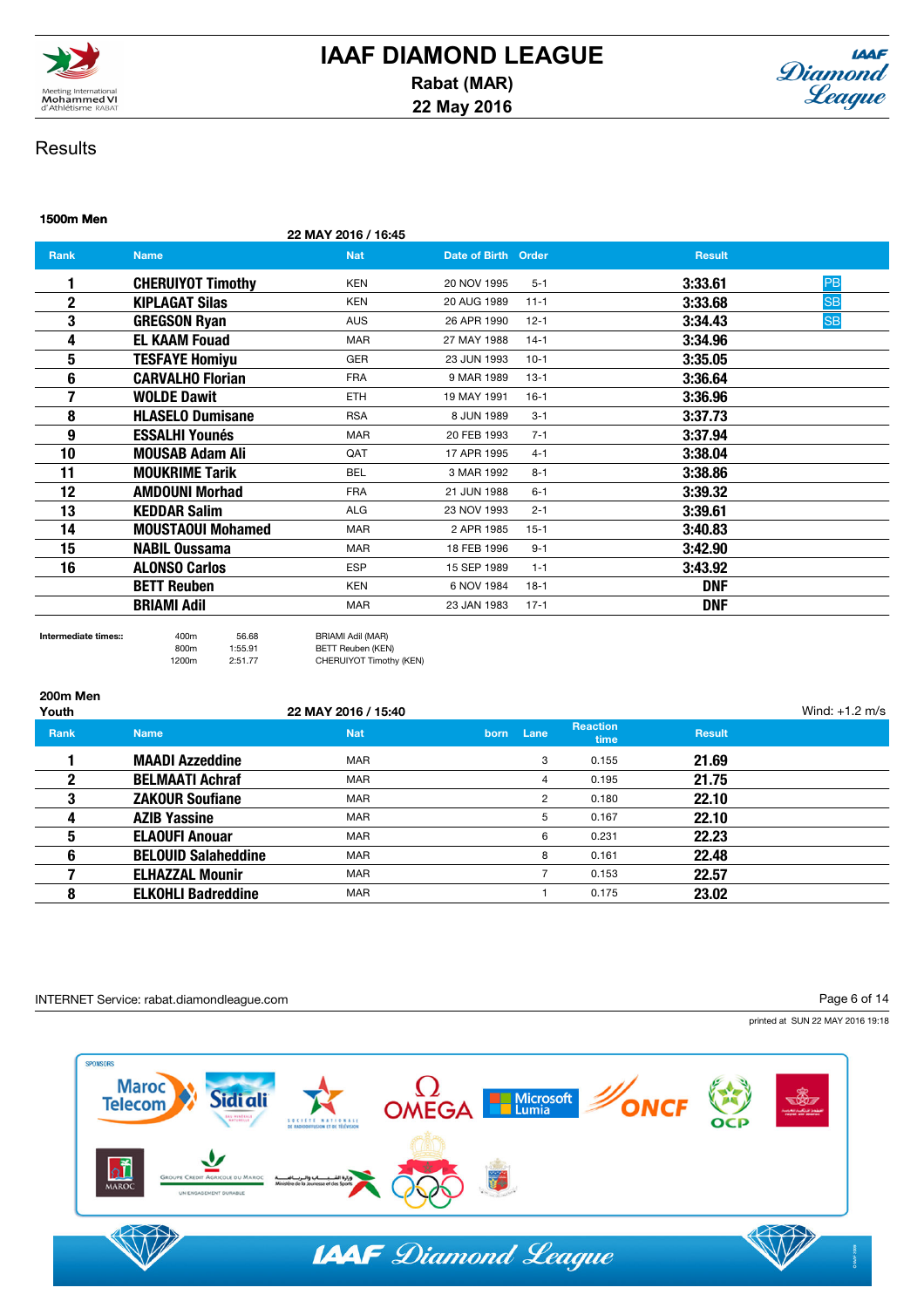



| 800m Men<br>Youth |                           | 22 MAY 2016 / 15:54 |                     |               |  |
|-------------------|---------------------------|---------------------|---------------------|---------------|--|
| <b>Rank</b>       | <b>Name</b>               | <b>Nat</b>          | Lane<br><b>born</b> | <b>Result</b> |  |
|                   | <b>MALKI Achraf</b>       | <b>MAR</b>          | 3                   | 1:48.80       |  |
| 2                 | <b>MGARI Anas</b>         | <b>MAR</b>          | 4                   | 1:49.03       |  |
| 3                 | <b>ZAHAFI Moad</b>        | <b>MAR</b>          | 5                   | 1:49.94       |  |
| 4                 | <b>ENNAKI Zouhir</b>      | <b>MAR</b>          | 2                   | 1:50.99       |  |
| 5                 | <b>BENYECHEK Younes</b>   | <b>MAR</b>          | $7 - 2$             | 1:52.02       |  |
| 6                 | <b>EL GHAROUS Achraf</b>  | <b>MAR</b>          | $7 - 1$             | 1:52.09       |  |
|                   | <b>BOUAZZAOUI Moncef</b>  | <b>MAR</b>          | $1 - 1$             | 1:53.20       |  |
| 8                 | <b>BENRADAD Soufiane</b>  | <b>MAR</b>          | $6 - 1$             | 1:53.27       |  |
| 9                 | <b>BALI Mohammed</b>      | <b>MAR</b>          | $8 - 2$             | 1:53.43       |  |
| 10                | <b>ELBARBARI Mohammed</b> | <b>MAR</b>          | $6-2$               | 1:55.96       |  |
| 11                | <b>HAFDAOUI Amine</b>     | <b>MAR</b>          | $1 - 2$             | 1:58.84       |  |
|                   | <b>ZAHAFI Aymen</b>       | <b>MAR</b>          | $8 - 1$             | <b>DNF</b>    |  |

Intermediate times:: 400m 50.94 ZAHAFI Aymen (MAR) MALKI Achraf (MAR)

1500m Men 22 MAY 2016 / 16:08 Rank Name Result in the Nat born Order Result Result in the National American population of the Nesult in the Result **1** SNIBA Ayoub MAR 10 3:43.23 **2 ELKHAYARI Hicham** MAR MAR 11 3:46.77 **3 BENZAHRA Abdelkrim** MAR 9 3:47.97 **4 AKANKAM Hicham MAR 12 3:48.47** 5 **ELHADDADI Houssam** MAR MAR 5 3:49.91 6 McHAOURI Adil MAR 7 3:50.84 **7 ZAHAF Amine MAR MAR 8 3:51.10** 8 RAJI Iliyas MAR MAR 4 3:51.41 **9 BLMALKI Yousef MAR MAR 2 3:51.88 10 HOUSSNI Anass MAR 3 3:52.16** 3 3:52.16 11 **ELHALFI Fahd** MAR 6 3:53.60 12 OULAATA Yousef MAR 1 3:58.49

### INTERNET Service: rabat.diamondleague.com

Page 7 of 14

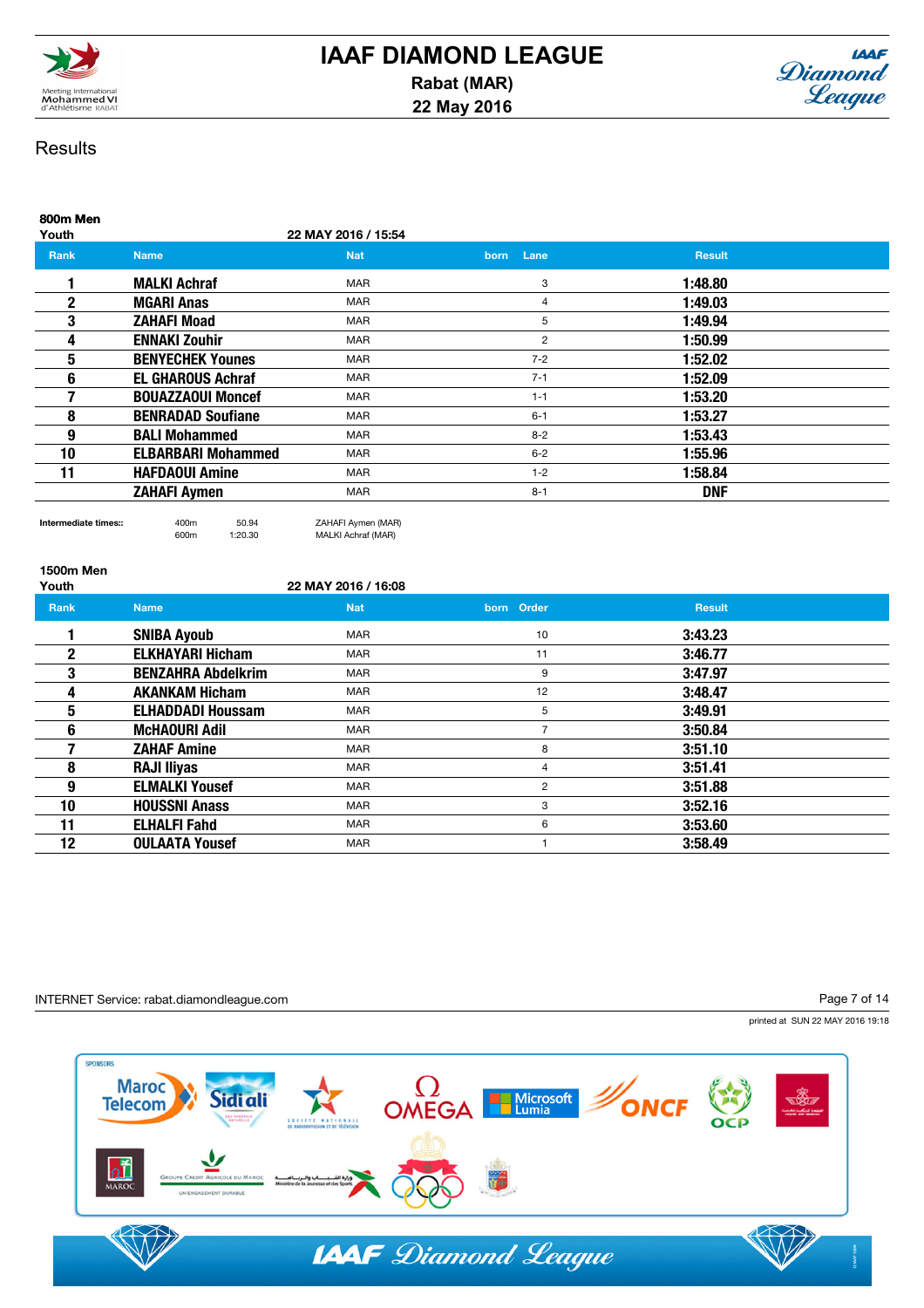



|                                       |            |                     |      |                         |               | Wind: -1.3 m/s |
|---------------------------------------|------------|---------------------|------|-------------------------|---------------|----------------|
| <b>Name</b>                           | <b>Nat</b> | Date of Birth       | Lane | <b>Reaction</b><br>time | <b>Result</b> |                |
| <b>THOMPSON Elaine</b>                | <b>JAM</b> | 28 JUN 1992         | 5    | 0.183                   | 11.02         | <b>MR</b>      |
| <b>OKAGBARE-IGHOTEGUONOR Blessing</b> | <b>NGR</b> | 9 OCT 1988          | 6    | 0.162                   | 11.11         | <b>SB</b>      |
| <b>STEWART Kerron</b>                 | <b>JAM</b> | 16 APR 1984         | 3    | 0.156                   | 11.19         | <b>SB</b>      |
| <b>HORN Carina</b>                    | <b>RSA</b> | 9 MAR 1989          | 9    | 0.157                   | 11.28         |                |
| <b>JETER Carmelita</b>                | <b>USA</b> | 24 NOV 1979         | 4    | 0.148                   | 11.32         | <b>SB</b>      |
| <b>ANDERSON Alexandria</b>            | <b>USA</b> | 28 JAN 1987         |      | 0.159                   | 11.45         |                |
| <b>KAMBUNDJI Mujinga</b>              | <b>SUI</b> | 17 JUN 1992         | 2    | 0.139                   | 11.45         | <b>SB</b>      |
| <b>OKPARAEBO Ezinne</b>               | <b>NOR</b> | 3 MAR 1988          | 8    | 0.128                   | 11.46         |                |
|                                       |            | 22 MAY 2016 / 17:15 |      |                         |               |                |

### 800m Women

22 MAY 2016 / 18:25

| <b>Rank</b>  | <b>Name</b>                  | <b>Nat</b> | Date of Birth | Lane           | <b>Result</b> |              |
|--------------|------------------------------|------------|---------------|----------------|---------------|--------------|
|              | <b>SEMENYA Caster</b>        | <b>RSA</b> | 7 JAN 1991    | $\overline{7}$ | 1:56.64       | <b>WL</b> MR |
| $\mathbf{2}$ | <b>NIYONSABA Francine</b>    | <b>BDI</b> | 5 MAY 1993    | $3 - 2$        | 1:57.74       |              |
| 3            | <b>LAMOTE Renelle</b>        | <b>FRA</b> | 26 DEC 1993   | $2 - 2$        | 1:58.84       | PB           |
| 4            | <b>SUM Eunice Jepkoech</b>   | <b>KEN</b> | 10 APR 1988   | $8 - 1$        | 1:59.32       | <b>SB</b>    |
| 5            | <b>SHARP Lynsey</b>          | <b>GBR</b> | 11 JUL 1990   | 6              | 1:59.51       |              |
| 6            | <b>ALEMU Habitam</b>         | <b>ETH</b> | 9 JUL 1997    | $3 - 1$        | 1:59.70       |              |
|              | <b>AKKAOUI Malika</b>        | <b>MAR</b> | 25 DEC 1987   | 4              | 2:01.11       |              |
| 8            | <b>ARZAMASOVA Marina</b>     | <b>BLR</b> | 17 DEC 1987   | $5 - 1$        | 2:01.49       |              |
| 9            | <b>OSKAN-CLARKE Shelayna</b> | <b>GBR</b> | 20 JAN 1990   | $5 - 2$        | 2:01.65       |              |
| 10           | JÓZWIK Joanna                | <b>POL</b> | 30 JAN 1991   | $2 - 1$        | 2:02.82       |              |
| 11           | <b>ENNAOUI Sofia</b>         | <b>POL</b> | 30 AUG 1995   | $1 - 1$        | 2:05.13       |              |
|              | <b>HILALI Siham</b>          | <b>MAR</b> | 2 MAY 1986    | $1 - 2$        | <b>DNF</b>    |              |
|              | <b>TKACHUK Anastasiva</b>    | UKR        | 20 APR 1993   | $8 - 2$        | <b>DNF</b>    |              |
|              |                              |            |               |                |               |              |

Intermediate times:: 400m 56.70 TKACHUK Anastasiya (UKR) 600m 1:27.92 NIYONSABA Francine (BDI)

INTERNET Service: rabat.diamondleague.com

Page 8 of 14

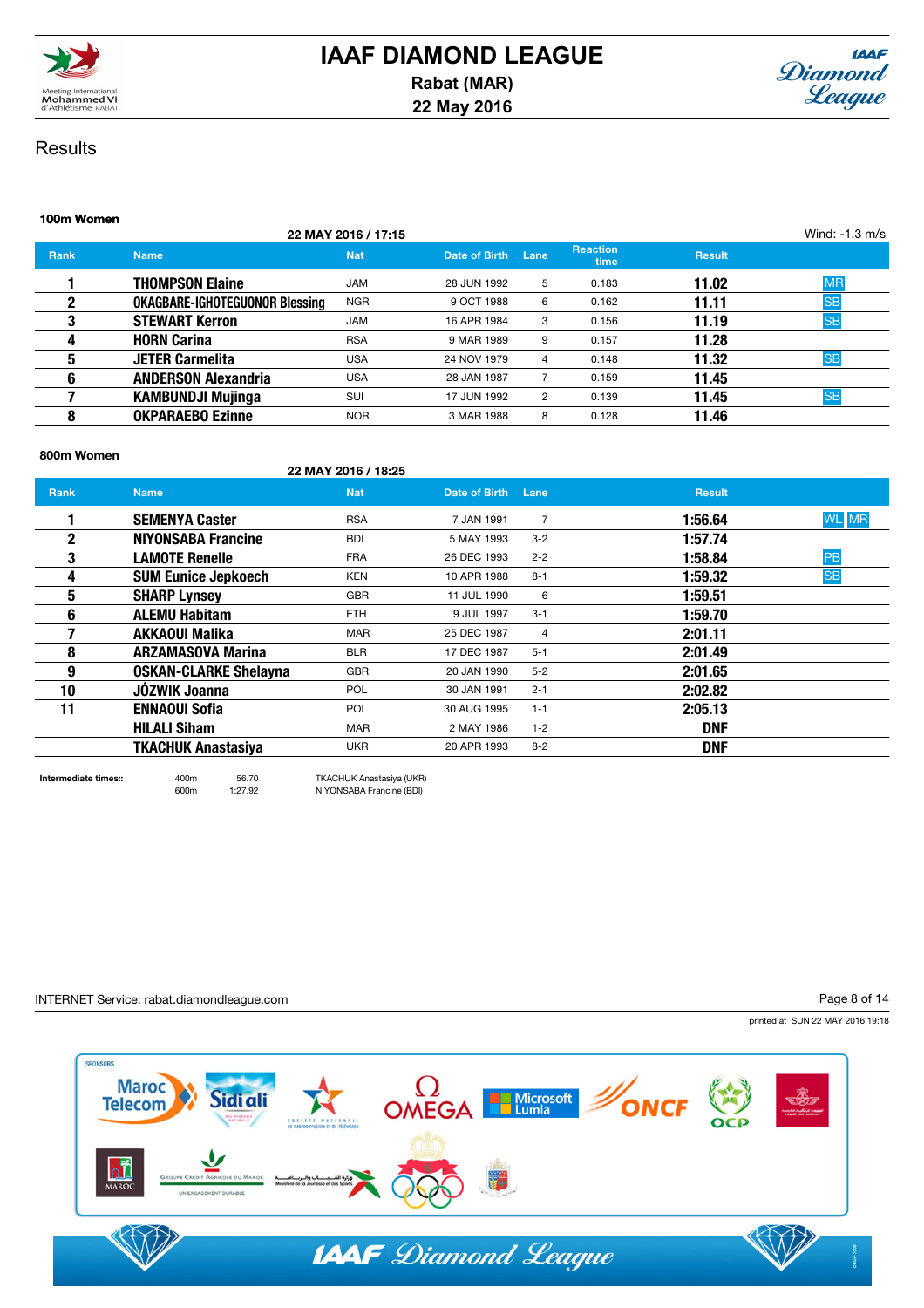



# 5000m Women 22 MAY 2016 / 18:42 **Rank Name Name Nat Date of Birth Order Result** Result 1 AYANA Almaz ETH 21 NOV 1991 9 14:16.31 WL MR **2 KIBIWOT Viola Jelagat** KEN 22 DEC 1983 6 14:29.50 PB<br>2 **TEFERI Senhere** FTH 3 MAY 1995 8 14:35.09 PB **3 TEFERI Senbere** ETH 3 MAY 1995 8 14:35.09 4 KISA Janet KEN 5 DEC 1992 4 14:38.70 PB **5 YESHANEH Ababel ETH** 10 JUN 1990 3 **14:41.58 PB 6 HAROYE Alemitu** ETH 9 MAY 1995 5 14:43.58 **7 BAHTA Meraf SWE 26 JUN 1989 7 14:49.95 NR** 8 LEWETEGN Sentayehu ETH 9 MAY 1996 1 15:06.49 PB **9 BILR** 8 BLR 7 MAY 1987 2 15:50.57 PB **PLIS Renata POL** 5 FEB 1985 11 **DNF** WAFULA Lydia **KEN** KEN 15 FEB 1988 10

2000m 5:40.53 AYANA Almaz (ETH) 3000m 8:32.33 AYANA Almaz (ETH) AYANA Almaz (ETH)

Intermediate times:: 1000m 2:50.06 WAFULA Lydia (KEN)

### 400m Hurdles Women

### 22 MAY 2016 / 17:04

| <b>Rank</b> | <b>Name</b>             | <b>Nat</b> | Date of Birth | Lane | <b>Reaction</b><br>time | <b>Result</b> |           |
|-------------|-------------------------|------------|---------------|------|-------------------------|---------------|-----------|
|             | <b>RUSSELL Janeive</b>  | <b>JAM</b> | 14 NOV 1993   | 4    | 0.139                   | 54.16         | PB        |
|             | <b>TATE Cassandra</b>   | <b>USA</b> | 11 SEP 1990   | 3    | 0.209                   | 54.69         | <b>SB</b> |
|             | <b>THERON NEL Wenda</b> | <b>RSA</b> | 30 JUL 1988   | 5    | 0.198                   | 54.88         |           |
|             | <b>TITIMETS Hanna</b>   | UKR        | 5 MAR 1989    |      | 0.208                   | 55.10         |           |
|             | <b>ADEKOYA Kemi</b>     | <b>BRN</b> | 16 JAN 1993   | 6    | 0.180                   | 55.33         |           |
| 6           | <b>ANKIEWICZ Emilia</b> | <b>POL</b> | 22 NOV 1990   | 2    | 0.148                   | 57.25         |           |
|             | <b>LAMBARKI Hayat</b>   | <b>MAR</b> | 18 MAY 1988   | 8    |                         | <b>DNS</b>    |           |

### INTERNET Service: rabat.diamondleague.com

Page 9 of 14

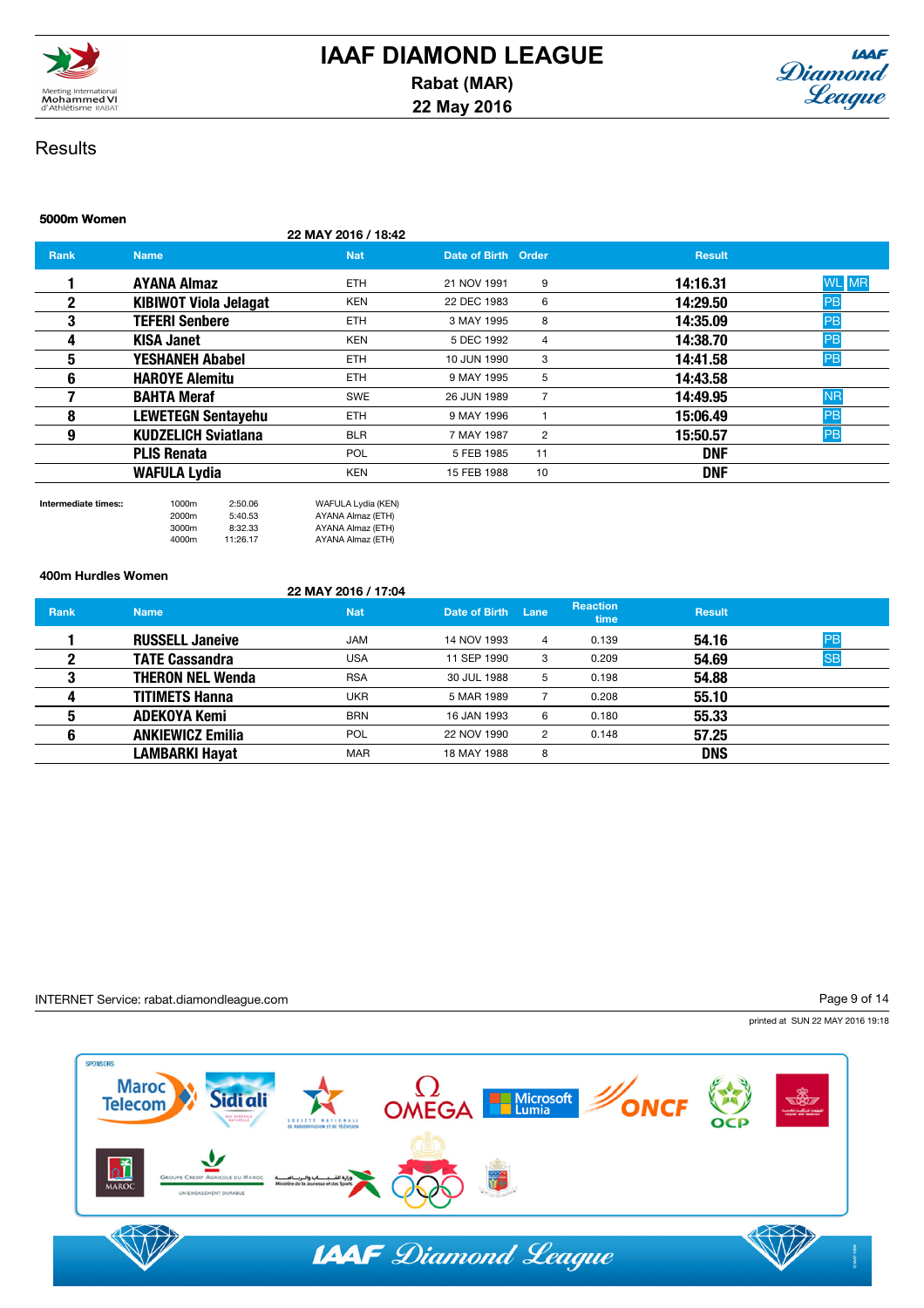



## 3000m Steeplechase Women

### 22 MAY 2016 / 16:30

| <b>Rank</b> | <b>Name</b>                     | <b>Nat</b> | Date of Birth Order |                | <b>Result</b> |           |
|-------------|---------------------------------|------------|---------------------|----------------|---------------|-----------|
|             | <b>DIRO NEDA Etenesh</b>        | ETH.       | 10 MAY 1991         | 8              | 9:16.87       | <b>SB</b> |
| 2           | <b>KIPKEMOI Gladys Jerotich</b> | <b>KEN</b> | 15 OCT 1986         | 9              | 9:26.36       |           |
| 3           | <b>TUIGONG Caroline</b>         | <b>KEN</b> | 12 MAR 1990         | 10             | 9:28.81       | PB        |
| 4           | <b>LACAZE Genevieve</b>         | <b>AUS</b> | 4 AUG 1989          | 4              | 9:32.67       | PB        |
| 5           | <b>ADAMU Birtukan</b>           | ETH.       | 29 APR 1992         | 6              | 9:35.97       | <b>SB</b> |
| 6           | <b>ANSA Weynshet</b>            | ETH.       | 9 APR 1996          |                | 9:41.74       | PB        |
|             | <b>SIDI MADANE Fadwa</b>        | <b>MAR</b> | 20 NOV 1994         | 5              | 9:51.68       | <b>SB</b> |
| 8           | <b>CLAUDE-BOXBERGER Ophelie</b> | <b>FRA</b> | 18 OCT 1988         |                | 9:58.49       |           |
| 9           | <b>DANOIS Maeva</b>             | <b>FRA</b> | 10 MAR 1993         | 3              | 9:59.97       | <b>SB</b> |
|             | <b>GARCIA GRIMAU Elena</b>      | <b>ESP</b> | 19 JUN 1986         | $\overline{2}$ | <b>DNF</b>    |           |

Intermediate times:: 1000m 3:04.49 TUIGONG Caroline (KEN) DIRO NEDA Etenesh (ETH)

### Pole Vault Women

|             |                               |                          | 22 MAY 2016 / 16:35      |                          |                          |                          |                          |                          |                          |                          |            |  |
|-------------|-------------------------------|--------------------------|--------------------------|--------------------------|--------------------------|--------------------------|--------------------------|--------------------------|--------------------------|--------------------------|------------|--|
| <b>Rank</b> | <b>Name</b>                   |                          | <b>Nat</b>               |                          | Date of Birth Order      |                          |                          |                          | <b>Result</b>            |                          |            |  |
|             | <b>STEFANIDI Katerina</b>     |                          | <b>GRE</b>               |                          | 4 FEB 1990               |                          | 3                        |                          | 4.75                     |                          | <b>MR</b>  |  |
| 2           | <b>BÜCHLER Nicole</b>         |                          | SUI                      |                          | 17 DEC 1983              |                          | 4                        |                          | 4.70                     |                          |            |  |
| 3           | <b>SILVA Yarisley</b>         |                          | <b>CUB</b>               |                          | 1 JUN 1987               |                          | 6                        |                          | 4.50                     |                          |            |  |
| 4           | <b>KIRIAKOPOULOU Nikoleta</b> |                          | <b>GRE</b>               |                          | 21 MAR 1986              |                          | 5                        |                          | 4.50                     |                          |            |  |
| 5           | <b>RYZIH Lisa</b>             |                          | <b>GER</b>               |                          | 27 SEP 1988              |                          |                          |                          | 4.50                     |                          |            |  |
| 6           | <b>KRAMER Regine</b>          |                          | <b>GER</b>               |                          | 5 APR 1993               |                          | 2                        |                          | 4.30                     |                          |            |  |
|             |                               | 4.20                     | 4.30                     | 4.40                     | 4.50                     | 4.55                     | 4.60                     | 4.65                     | 4.70                     | 4.75                     | 4.80       |  |
|             | <b>STEFANIDI K</b>            | $\overline{\phantom{a}}$ | $\overline{a}$           | $\Omega$                 | $\overline{\phantom{a}}$ | $\circ$                  | $\overline{\phantom{a}}$ | $\circ$                  | $\overline{\phantom{a}}$ | $\circ$                  | <b>XXX</b> |  |
|             | BÜCHLER N                     | $\overline{\phantom{a}}$ |                          | XO                       | $\circ$                  | $\overline{\phantom{a}}$ | $\circ$                  | $\overline{\phantom{a}}$ | XO                       | $\overline{\phantom{a}}$ | <b>XXX</b> |  |
| 3           | SILVA Y                       | -                        | $\overline{\phantom{a}}$ | $\overline{a}$           | $\Omega$                 | ۰                        | <b>XXX</b>               |                          |                          |                          |            |  |
|             | KIRIAKOPOULOU N               | $\overline{\phantom{a}}$ | $\overline{\phantom{a}}$ | XO                       | $\circ$                  | $\overline{a}$           | <b>XXX</b>               |                          |                          |                          |            |  |
| <b>D</b>    | RYZIH L                       | $\overline{\phantom{a}}$ | $\overline{\phantom{a}}$ | $\overline{\phantom{a}}$ | XO                       | $\overline{\phantom{a}}$ | ٠                        | <b>XXX</b>               |                          |                          |            |  |
| 6           | <b>KRAMER R</b>               | o                        | XO                       | <b>XXX</b>               |                          |                          |                          |                          |                          |                          |            |  |

### INTERNET Service: rabat.diamondleague.com

Page 10 of 14

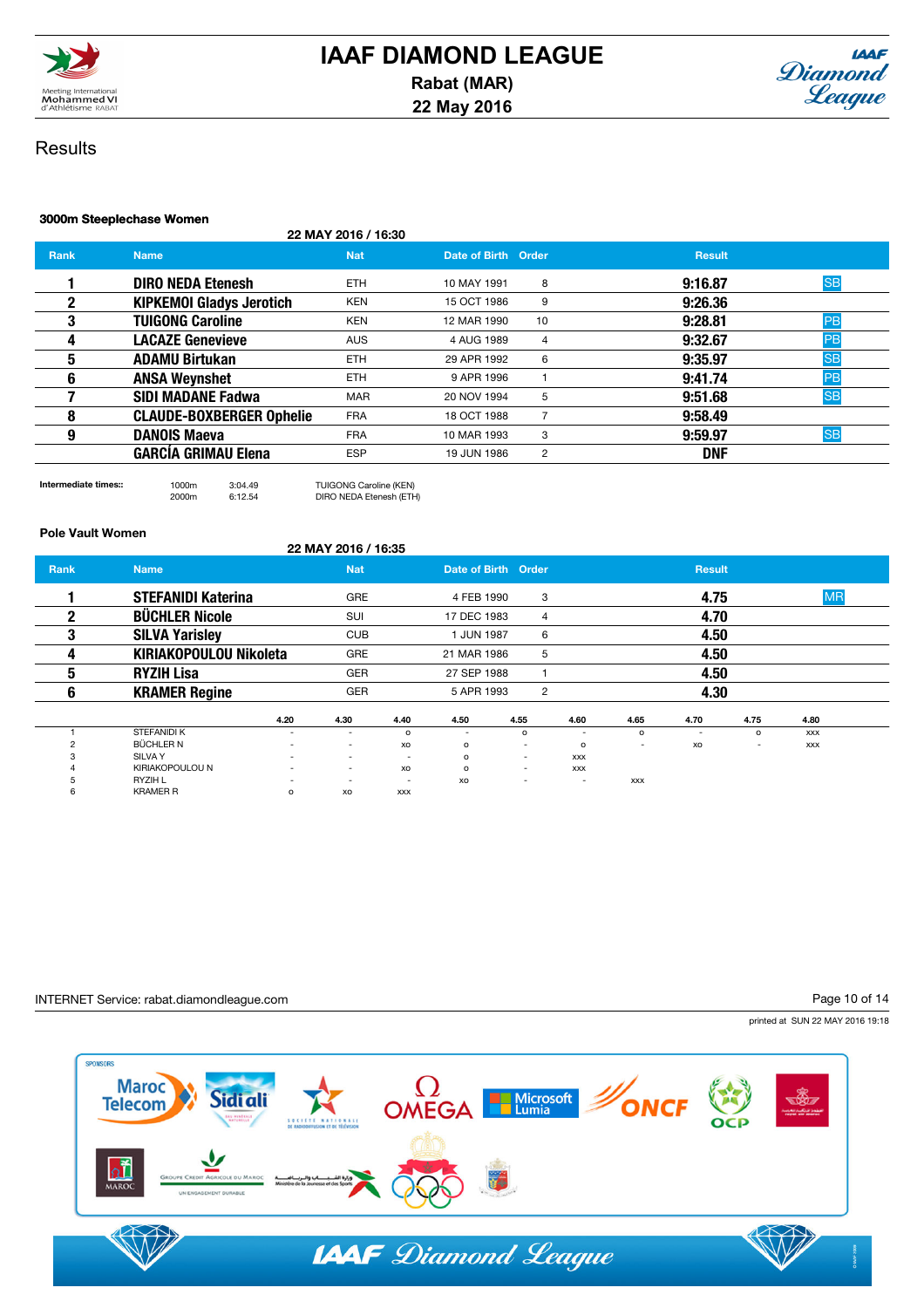



### Triple Jump Women

22 MAY 2016 / 16:15

| <b>Rank</b> | <b>Name</b>                   |       |          | <b>Nat</b>              |          | Date of Birth Order |          |                |          |       |          | <b>Result</b>            |          |           |  |
|-------------|-------------------------------|-------|----------|-------------------------|----------|---------------------|----------|----------------|----------|-------|----------|--------------------------|----------|-----------|--|
|             | <b>IBARGUEN Caterine</b>      |       |          | <b>COL</b>              |          | 12 FEB 1984         |          | $\overline{7}$ |          |       |          | 14.51                    |          |           |  |
| 2           | <b>PAPACHRISTOU Paraskevi</b> |       |          | <b>GRE</b>              |          | 17 APR 1989         |          | 4              |          |       |          | 14.28                    |          | <b>SB</b> |  |
| 3           | <b>MAMONA Patrícia</b>        |       |          | <b>POR</b>              |          | 21 NOV 1988         |          | 3              |          |       |          | 14.13                    |          |           |  |
| 4           | <b>ROJAS Yulimar</b>          |       |          | <b>VEN</b>              |          | 21 OCT 1995         |          | 6              |          |       |          | 14.11                    |          |           |  |
| 5           | <b>COSTA Susana Cristina</b>  |       |          | <b>POR</b>              |          | 22 SEP 1984         |          | 5              |          |       |          | 13.90                    |          |           |  |
| 6           | <b>PTASHKINA Tetyana</b>      |       |          | <b>UKR</b>              |          | 10 JAN 1993         |          | $\overline{2}$ |          |       |          | 13.33                    |          |           |  |
|             | <b>MBUMI Joelle</b>           |       |          | <b>CMR</b>              |          | 25 MAY 1986         |          |                |          |       |          | 13.24                    |          |           |  |
|             |                               |       |          | $\overline{\mathbf{2}}$ |          | з                   |          | 4              |          | 5     |          | 6                        |          |           |  |
|             | <b>IBARGUEN C</b>             | 14.38 | $(+1.6)$ | 14.41                   | $(-1.5)$ | 13.87               | $(-1.4)$ | x              | $(+1.2)$ | 14.20 | $(+0.4)$ | 14.51                    | $(-0.4)$ |           |  |
|             | PAPACHRISTOU P                | 14.28 | $(-0.4)$ | 14.13                   | $(-0.7)$ | 13.93               | $(+0.6)$ | 14.28          | $(+1.0)$ | x     | $(-1.4)$ | $\overline{\phantom{a}}$ |          |           |  |
|             | <b>MAMONA P</b>               | 13.79 | $(-0.5)$ | 14.05                   | $(+2.3)$ | 14.13               | $(-0.5)$ | x              | $(+2.2)$ | 14.09 | $(+0.6)$ | x                        | $(-0.1)$ |           |  |
|             | <b>ROJASY</b>                 | х     | $(+2.5)$ | 13.70                   | $(+0.6)$ | 14.10               | $(-0.2)$ | 14.11          | $(-0.6)$ | 14.08 | $(-0.7)$ | x                        | $(+2.1)$ |           |  |
|             | COSTA SC                      | 13.72 | $(+0.3)$ | 13.63                   | $(-0.3)$ | 13.90               | $(+3.5)$ |                |          |       |          |                          |          |           |  |
|             | PTASHKINA T                   | 12.71 | $(-0.3)$ | 13.20                   | $(+1.0)$ | 13.33               | $(-1.5)$ |                |          |       |          |                          |          |           |  |
|             | <b>MBUMI J</b>                | x     | $(+0.6)$ | 12.91                   | $(-0.4)$ | 13.24               | $(+1.4)$ |                |          |       |          |                          |          |           |  |

### Shot Put Women

### 22 MAY 2016 / 16:00

| <b>Rank</b>  | <b>Name</b>            |       | <b>Nat</b>     | Date of Birth Order       |                           |              | <b>Result</b> |           |
|--------------|------------------------|-------|----------------|---------------------------|---------------------------|--------------|---------------|-----------|
|              | <b>ADAMS Valerie</b>   |       | NZL            | 6 OCT 1984                | 7                         |              | 19.68         | <b>SB</b> |
| $\mathbf{2}$ | <b>MÁRTON Anita</b>    |       | <b>HUN</b>     | 15 JAN 1989               | 6                         |              | 18.51         |           |
| 3            | <b>SMITH Brittany</b>  |       | <b>USA</b>     | 25 MAR 1991               | 5                         |              | 17.84         |           |
| 4            | <b>GUBA Paulina</b>    |       | <b>POL</b>     | 14 MAY 1991               | 2                         |              | 17.74         | <b>SB</b> |
| 5            | <b>ABRAMCHUK Alena</b> |       | <b>BLR</b>     | 14 FEB 1988               | 3                         |              | 17.53         |           |
| 6            | <b>DUCÓ Natalia</b>    |       | CHI            | 31 JAN 1989               | 4                         |              | 17.21         |           |
|              | <b>DONGMO Auriol</b>   |       | <b>CMR</b>     | 3 AUG 1990                |                           |              | 16.81         |           |
|              |                        |       | $\overline{2}$ | 3                         | 4                         | 5            | 6             |           |
|              | <b>ADAMS V</b>         | 18.93 | 19.30          | 19.20                     | 19.48                     | 19.68        | 19.64         |           |
|              | <b>MÁRTON A</b>        | 18.41 | 18.30          | $\boldsymbol{\mathsf{x}}$ | $\boldsymbol{\mathsf{x}}$ | 18.51        | 18.46         |           |
| 3            | SMITH B                | 17.44 | 17.75          | 17.69                     | 17.84                     | $\mathsf{x}$ | 17.74         |           |
|              | <b>GUBA P</b>          | 17.49 | 17.70          | 17.74                     | x                         | 17.64        | x             |           |
| 5            | <b>ABRAMCHUK A</b>     | 17.33 | 17.53          | $\boldsymbol{\mathsf{x}}$ |                           |              |               |           |
|              | DUCÓ N                 | х     | x              | 17.21                     |                           |              |               |           |
|              | DONGMO A               | 15.16 | x              | 16.81                     |                           |              |               |           |

### INTERNET Service: rabat.diamondleague.com

Page 11 of 14

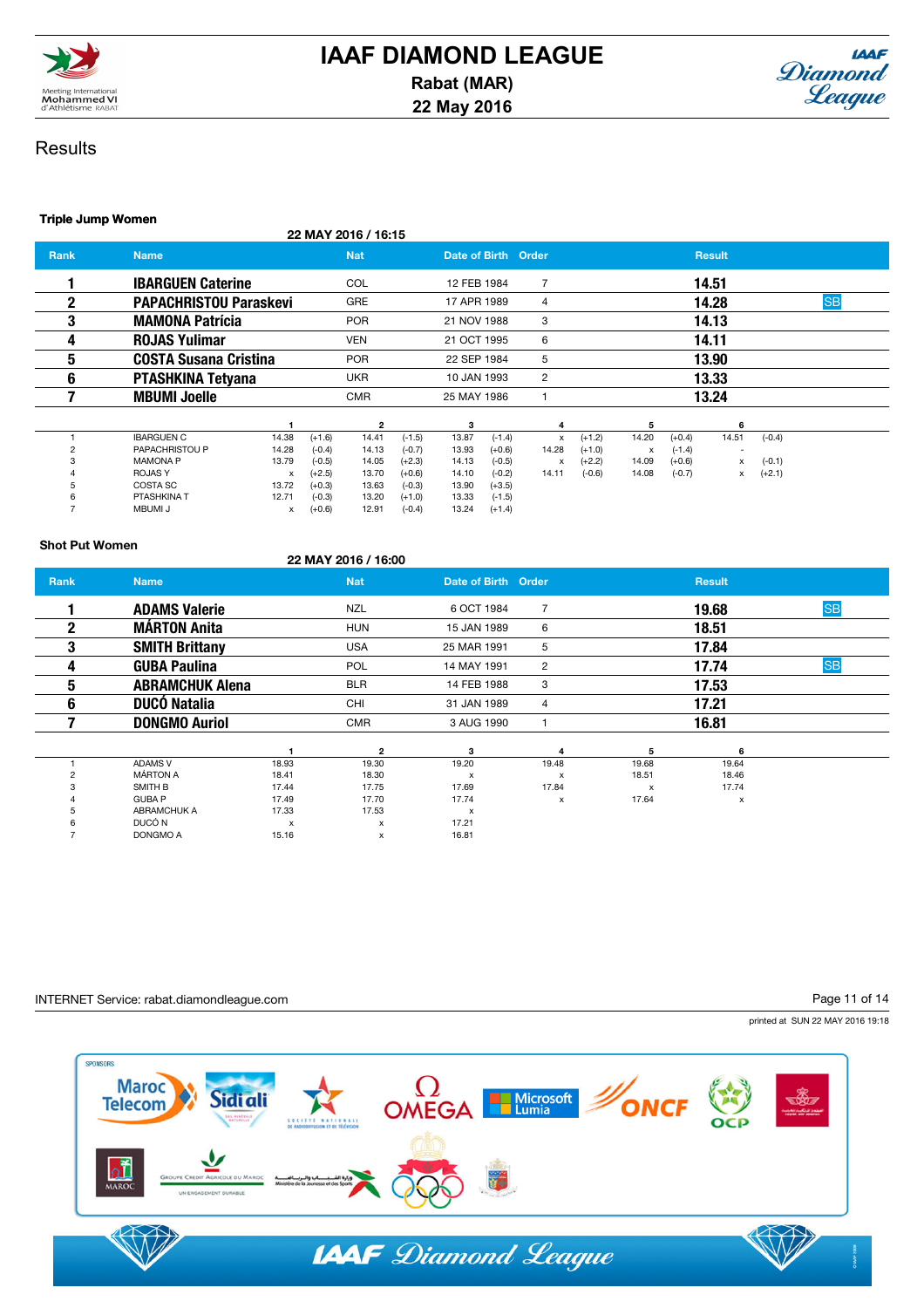



### Javelin Throw Women

22 MAY 2016 / 16:20

| Rank         | <b>Name</b>                  |                           | <b>Nat</b>                | Date of Birth Order       |                |             | <b>Result</b> |           |
|--------------|------------------------------|---------------------------|---------------------------|---------------------------|----------------|-------------|---------------|-----------|
|              | <b>PALAMEIKA Madara</b>      |                           | LAT                       | 18 JUN 1987               | 4              |             | 64.76         | <b>MR</b> |
| $\mathbf{2}$ | <b>LAASMA Liina</b>          |                           | <b>EST</b>                | 13 JAN 1992               |                |             | 63.65         | <b>NR</b> |
| 3            | <b>MITCHELL Kathryn</b>      |                           | <b>AUS</b>                | 10 JUL 1982               | 8              |             | 60.68         |           |
| 4            | <b>MUZE Lina</b>             |                           | LAT                       | 4 DEC 1992                | $\overline{7}$ |             | 59.54         |           |
| 5            | <b>RATEJ Martina</b>         |                           | <b>SLO</b>                | 2 NOV 1981                | 5              |             | 59.39         |           |
| 6            | HJÁLMSDÓTTIR Ásdís           |                           | <b>ISL</b>                | 28 OCT 1985               | $\overline{2}$ |             | 57.02         |           |
|              | <b>HATSKO-FEDUSOVA Hanna</b> |                           | <b>UKR</b>                | 3 OCT 1990                | 6              |             | 55.72         |           |
| 8            | <b>MIRKOVIC Tatjana</b>      |                           | <b>SRB</b>                | 10 AUG 1990               | 3              |             | 46.61         |           |
|              |                              |                           | $\overline{2}$            | 3                         | 4              | 5           | 6             |           |
|              | PALAMEIKA M                  | 61.94                     | 58.37                     | 64.76                     | 60.92          | $\mathbf x$ | x             |           |
| 2            | <b>LAASMAL</b>               | 56.71                     | 58.70                     | 60.79                     | 62.41          | 63.65       | x             |           |
|              | <b>MITCHELL K</b>            | 60.68                     | X                         | $\boldsymbol{\mathsf{x}}$ | x              | х           | х             |           |
|              | MUZE L                       | 59.54                     | 57.52                     | 55.84                     | x              | x           | x             |           |
|              | RATEJ M                      | $\boldsymbol{\mathsf{x}}$ | 59.39                     | x                         |                |             |               |           |
|              | HJÁLMSDÓTTIR Á               | 53.96                     | 57.02                     | x                         |                |             |               |           |
|              | HATSKO-FEDUSOVA H            | 55.72                     | $\boldsymbol{\mathsf{x}}$ | X                         |                |             |               |           |
| 8            | <b>MIRKOVIC T</b>            | 44.55                     | 44.08                     | 46.61                     |                |             |               |           |

| 200m Women<br>Youth |                            | 22 MAY 2016 / 15:47 |      |      |                         |               | Wind: $+1.1$ m/s |
|---------------------|----------------------------|---------------------|------|------|-------------------------|---------------|------------------|
| Rank                | <b>Name</b>                | <b>Nat</b>          | born | Lane | <b>Reaction</b><br>time | <b>Result</b> |                  |
|                     | <b>RAZIKI Assia</b>        | <b>MAR</b>          |      | 4    | 0.152                   | 23.86         |                  |
| 2                   | <b>ELHACHIMI Sara</b>      | <b>MAR</b>          |      | 5    | 0.153                   | 25.34         |                  |
| 3                   | <b>EDDAOU Hajar</b>        | <b>MAR</b>          |      | 6    | 0.137                   | 25.59         |                  |
| 4                   | <b>ELNAKHLI Imane</b>      | <b>MAR</b>          |      | 2    | 0.203                   | 26.06         |                  |
| 5                   | <b>ABOUCHE Chaimae</b>     | <b>MAR</b>          |      |      | 0.184                   | 26.62         |                  |
| 6                   | <b>MEHMOUDI Youssra</b>    | <b>MAR</b>          |      |      | 0.205                   | 26.73         |                  |
|                     | <b>REZZOUG Fatimazahra</b> | <b>MAR</b>          |      | 3    | 0.167                   | 26.87         |                  |
| 8                   | <b>ELACHAOUCH Saida</b>    | <b>MAR</b>          |      | 8    | 0.272                   | 27.12         |                  |

### INTERNET Service: rabat.diamondleague.com

Page 12 of 14

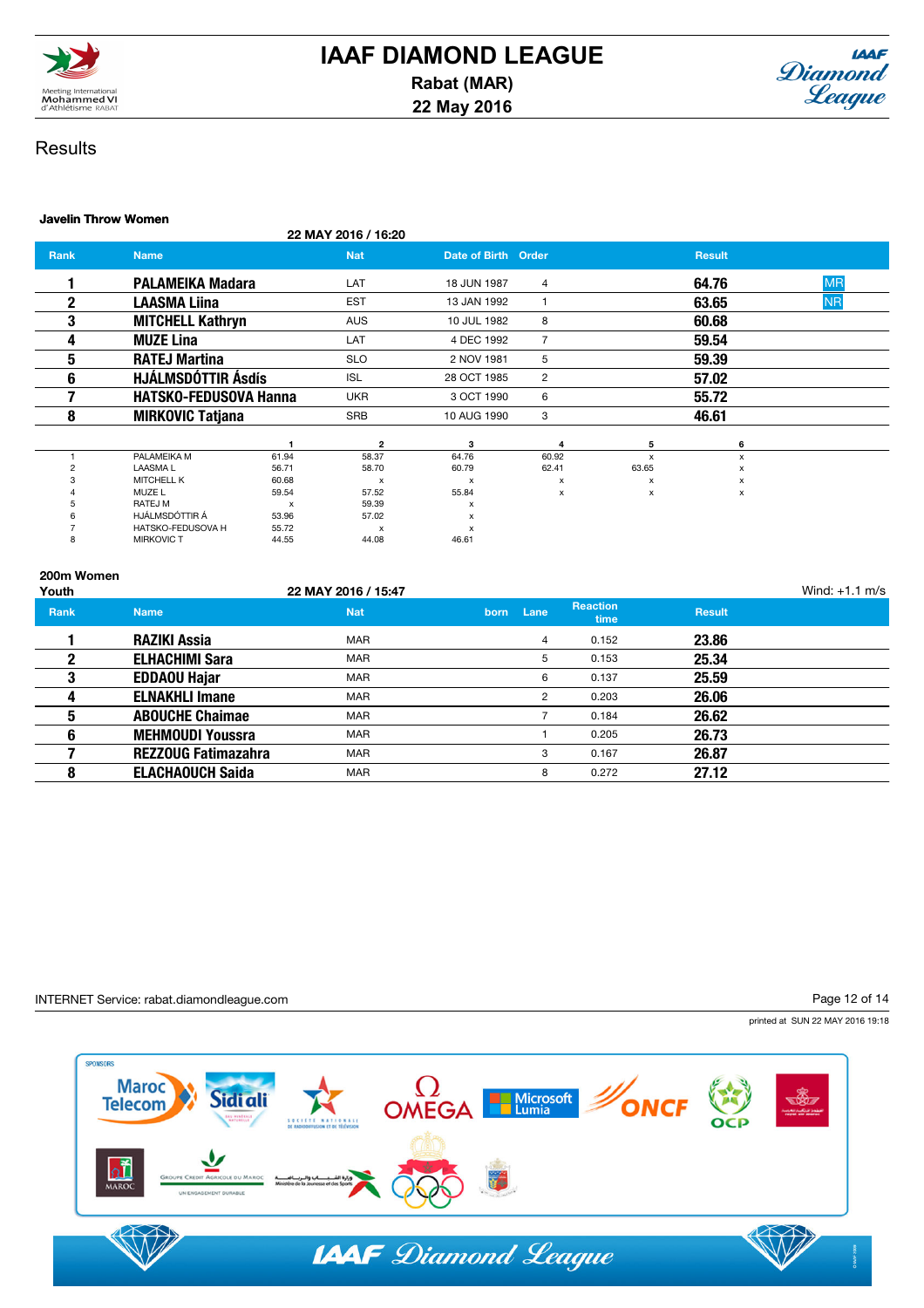



| 800m Women<br>Youth |                          | 22 MAY 2016 / 16:01 |                     |               |  |
|---------------------|--------------------------|---------------------|---------------------|---------------|--|
| Rank                | <b>Name</b>              | <b>Nat</b>          | Lane<br><b>born</b> | <b>Result</b> |  |
|                     | SOUD Oumaima             | <b>MAR</b>          | 5                   | 2:05.93       |  |
| $\mathbf{2}$        | <b>SOUHI Sara</b>        | <b>MAR</b>          | 4                   | 2:07.51       |  |
| 3                   | <b>WAFAE Zaroual</b>     | <b>MAR</b>          | 6                   | 2:10.23       |  |
| 4                   | <b>WARRAK Amal</b>       | <b>MAR</b>          | $8 - 2$             | 2:11.50       |  |
| 5                   | <b>HAJJI Soukaina</b>    | <b>MAR</b>          | $\overline{7}$      | 2:12.76       |  |
| 6                   | <b>NOURI Assia</b>       | <b>MAR</b>          | $8 - 1$             | 2:13.73       |  |
|                     | <b>BENTBIB Kaoutar</b>   | <b>MAR</b>          | $2 - 1$             | 2:13.97       |  |
| 8                   | <b>MONSIF Siham</b>      | <b>MAR</b>          | $3 - 1$             | 2:14.78       |  |
| 9                   | <b>SMAILI Chaimae</b>    | <b>MAR</b>          | $1 - 1$             | 2:16.10       |  |
| 10                  | <b>JEBBAH Soukaina</b>   | <b>MAR</b>          | $2 - 2$             | 2:16.51       |  |
|                     | <b>BENKASSEM Khadija</b> | <b>MAR</b>          | $3 - 2$             | <b>DNF</b>    |  |
|                     | <b>ABDELADIM Imane</b>   | <b>MAR</b>          | $1 - 2$             | <b>DNS</b>    |  |
|                     |                          |                     |                     |               |  |

Intermediate times:: 400m 1:01.28 SOUHI Sara (MAR)<br>600m 1:33.41 SOUHI Sara (MAR) SOUHI Sara (MAR)

1500m Women

22 MAY 2016 / 16:18

| Rank         | <b>Name</b>                    | <b>Nat</b> | born Order     | <b>Result</b> |  |
|--------------|--------------------------------|------------|----------------|---------------|--|
|              | <b>ATANAN Soukaina</b>         | <b>MAR</b> | 14             | 4:23.87       |  |
| $\mathbf{2}$ | <b>BOUDDAOUD Meriem</b>        | <b>MAR</b> | 12             | 4:26.20       |  |
| 3            | <b>FARKOUSSI Kawtar</b>        | <b>MAR</b> | 15             | 4:27.72       |  |
| 4            | <b>ELBOUHALI Imane</b>         | <b>MAR</b> | 13             | 4:32.39       |  |
| 5            | <b>ABIDA Kawtar</b>            | <b>MAR</b> | $\overline{2}$ | 4:32.50       |  |
| 6            | <b>BELIL Soukaina</b>          | <b>MAR</b> | 5              | 4:38.94       |  |
|              | <b>MOURCHID Ouafaa</b>         | <b>MAR</b> | $\overline{7}$ | 4:42.30       |  |
| 8            | <b>KAMALI Merieme</b>          | <b>MAR</b> | 9              | 4:43.39       |  |
| 9            | <b>EL HAKOUNI Nadia</b>        | <b>MAR</b> | 8              | 4:45.14       |  |
| 10           | <b>BALIGHA Hasna</b>           | <b>MAR</b> | 4              | 4:45.62       |  |
| 11           | <b>GHARIBE Khadija</b>         | <b>MAR</b> | 16             | 4:45.96       |  |
| 12           | <b>GHIZLANE Fatimzahra</b>     | <b>MAR</b> | 6              | 4:56.64       |  |
| 13           | <b>HSSISSOU Fatima Ezzahra</b> | <b>MAR</b> | 11             | 4:57.28       |  |
|              | <b>AIT BOUNOU Najat</b>        | <b>MAR</b> | 3              | <b>DNS</b>    |  |
|              | <b>IZARIFANE Fatima</b>        | <b>MAR</b> | 10             | <b>DNS</b>    |  |
|              | <b>TAHIRI Rahma</b>            | <b>MAR</b> |                | <b>DNS</b>    |  |

INTERNET Service: rabat.diamondleague.com

Page 13 of 14